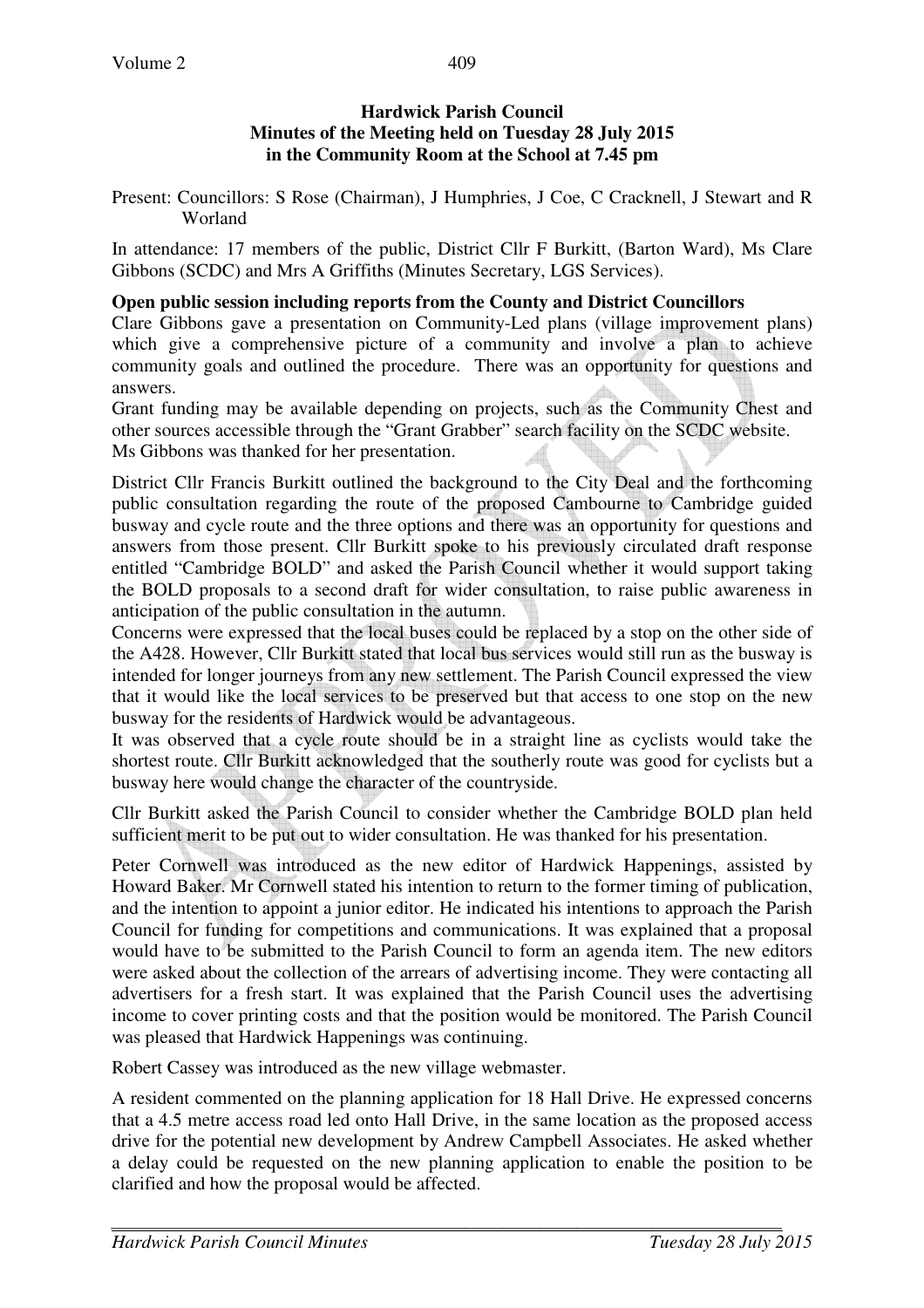#### **1. To approve apologies for absence**

Apologies were received from Cllrs Grimes (illness) and Bhachu (work commitment, given by telephone to the Clerk at 7.45 pm) and District Cllr Grenville Chamberlain.

#### **2. Declaration of interests**

2.1 To receive declarations of interests from councillors on items on the agenda and details of dispensations held

Cllr Rose declared the following interests in items on the agenda:

- In item 6.1.1 as the owner was known to him, and also the existence of his dispensation allowing him to speak and vote.
- In item 6.1.2 as he had had correspondence with the Vicar and made a donation, and also the existence of his dispensation allowing him to speak and vote.
- In item 6.1.5 as the owner had written to him regarding the application and Cahills Corner, and also the existence of his dispensation allowing him to speak and vote.
- In item 5.5 as he lived on land adjoining land used by the Blue Lion, and that he would leave the meeting when it was discussed.
- In item 6.1.4 as the owner was a friend and that he would leave the meeting when it was discussed.
- In the planning application for Sadler's Close as a near neighbour and that he would leave the meeting when it was discussed.

Cllr Stewart declared an interest in item 6.1.1 and that he would take no part in the discussion; he also declared an interest in item 6.1.4 as a personal friend of the applicant and that he would leave the meeting when it was discussed.

Cllr Cracknell declared an interest in item 6.1.4 as a friend of the applicant and that he would leave the meeting when it was discussed; and in item 4.2 as an HSSC committee member, and also the existence of his dispensation allowing him to speak.

Cllr Worland declared an interest in item 6.1.1 as he knew the owner, and stated that he would not take part in the discussion.

Cllrs Rose, Stewart and Coe declared an interest in item 4.2 as members of HSSC, and also the existence of their dispensations allowing them to speak and vote.

2.2 To receive written and grant any requests for dispensation as appropriate for items on this agenda None.

### **3. To approve the minutes of the previous meeting on 23 June 2015**

RESOLVED that the minutes of the meeting on 23 June 2015 be approved (Prop CC, 2nd) JC) and signed by the Chairman.

The written report from the District Councillor, as circulated to all members, was taken as read. The Parish Council was pleased that Cllr Chamberlain was involved with Cllr Burkitt in the Cambridge BOLD initiative and that he would look after the interests of the village.

- **4. Matters arising and carried forward from the last or previous meetings for discussion/decisions**
- 4.1 (7.5) Village Improvement Plans to consider setting up a Working Group and any other action to be taken

RESOLVED to defer this item to the next meeting. The Chairman proposed that volunteers for the working group be sought at the public meeting on 8 September to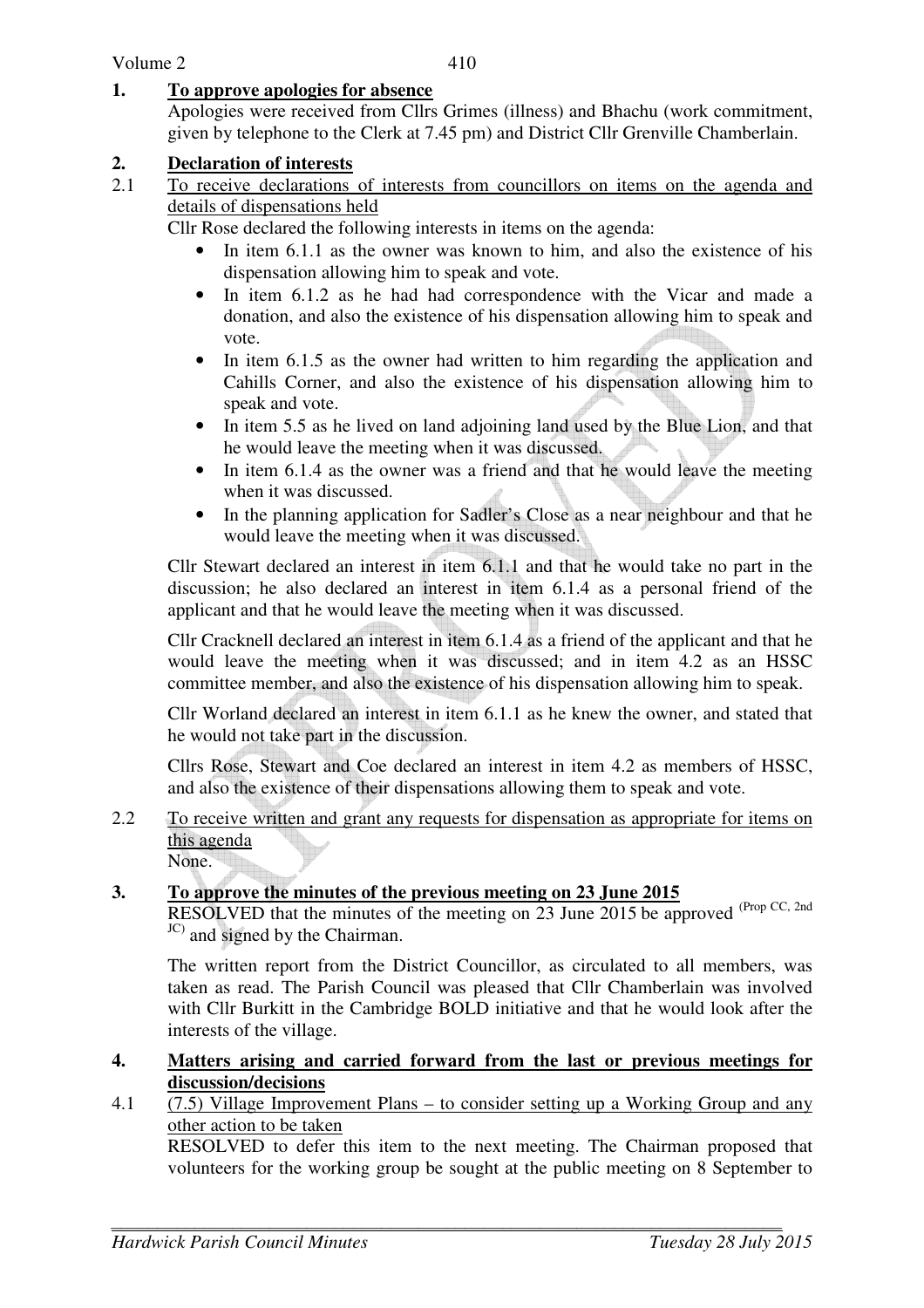discuss the St Neots Road development. He invited interested members of the public to let him know.

- 4.2 (9) Proposal that Legionella Testing be either undertaken by the HSSC or a volunteer RESOLVED given the lease now in existence, to ask HSSC to undertake the weekly checks starting from the beginning of August, if they are willing, otherwise to seek volunteers.  $(\text{Prop CC}, 2nd JS)$
- 4.3 (7.6) Proposal that Robert Cassey be contracted to continue with the website at a cost of £10.00 per hour

The Chairman declared an interest as a long-term near neighbour and also the existence of his dispensation, allowing him to speak and vote on this matter.. RESOLVED having considered comparative quotes to contract Robert Cassey at a rate of £10.00 per hour for an initial period of 5 hours per month for the first few months, depending on the workload, which will be monitored. (Prop SR, 2nd JH)

4.4 (7.1) Communications – to consider who will write the Hardwick Happenings reports RESOLVED that Cllr Humphries will write future reports. (Prop JH, 2nd JS)

# **5.** Correspondence/communications received<br>5.1 Resident – dog fouling at wooded area off F

5.1 Resident – dog fouling at wooded area off Egremont Road and request for two dog bins

 RESOLVED given that there was one bin 100 metres away and another at car park, not to seek approval for more bins, but to obtain a quotation for a notice for consideration at the next meeting. (Prop RW, 2nd JS)

- 5.2 Police Operation Oaklands Smart Water signs to decide the location for the sign RESOLVED to put the sign up at the junction of St Neots Road and Cambridge Road, and to consider the price of another sign at the Toft Road end of the village at the next meeting.
- 5.3 District Cllr F Burkitt proposed busway link RESOLVED unanimously that the Parish Council supported the Cambridge BOLD plan being taken to the next stage of wider consultation. (Prop JS, 2nd JH) Cllr Burkitt left the meeting at 9.31 pm.
- 5.4 Resident expression of interest in having a coffee shop in the village On a proposition by the Chairman, it was agreed to vary the order of business to take this item later in the meeting with item 7.5.
- 5.5 CAMRA listing The Blue Lion as an Asset of Community Value The Chairman, having declared an interest in this item, left the meeting at 9.32 pm. Cllr Stewart chaired the meeting for this item. RESOLVED unanimously to apply for listing of The Blue Lion as an Asset of Community Value.  $(\text{Prop 1S, 2nd CC})$ The Chairman re-joined the meeting.

### **6. Planning Applications and Decision notices and tree works applications**

- 6.1 Planning applications received since the last meeting RESOLVED that Mr Tony Gill should speak to items 6.1.1 to 6.1.10
- 6.1.1 S/0986/15/FL The Old School, Main Street New ground floor bedroom with ensuite extension and alterations to three existing windows RESOLVED to recommend approval. (Prop JH, 2nd JC)
- 6.1.2 S/0781/15/FL Land R/O St Mary's Church, Main Street Replacement of temporary cabin meeting room, kitchenette and toilet facilities with a permanent church hall RESOLVED to recommend approval.  $(Prop JS, 2nd RW)$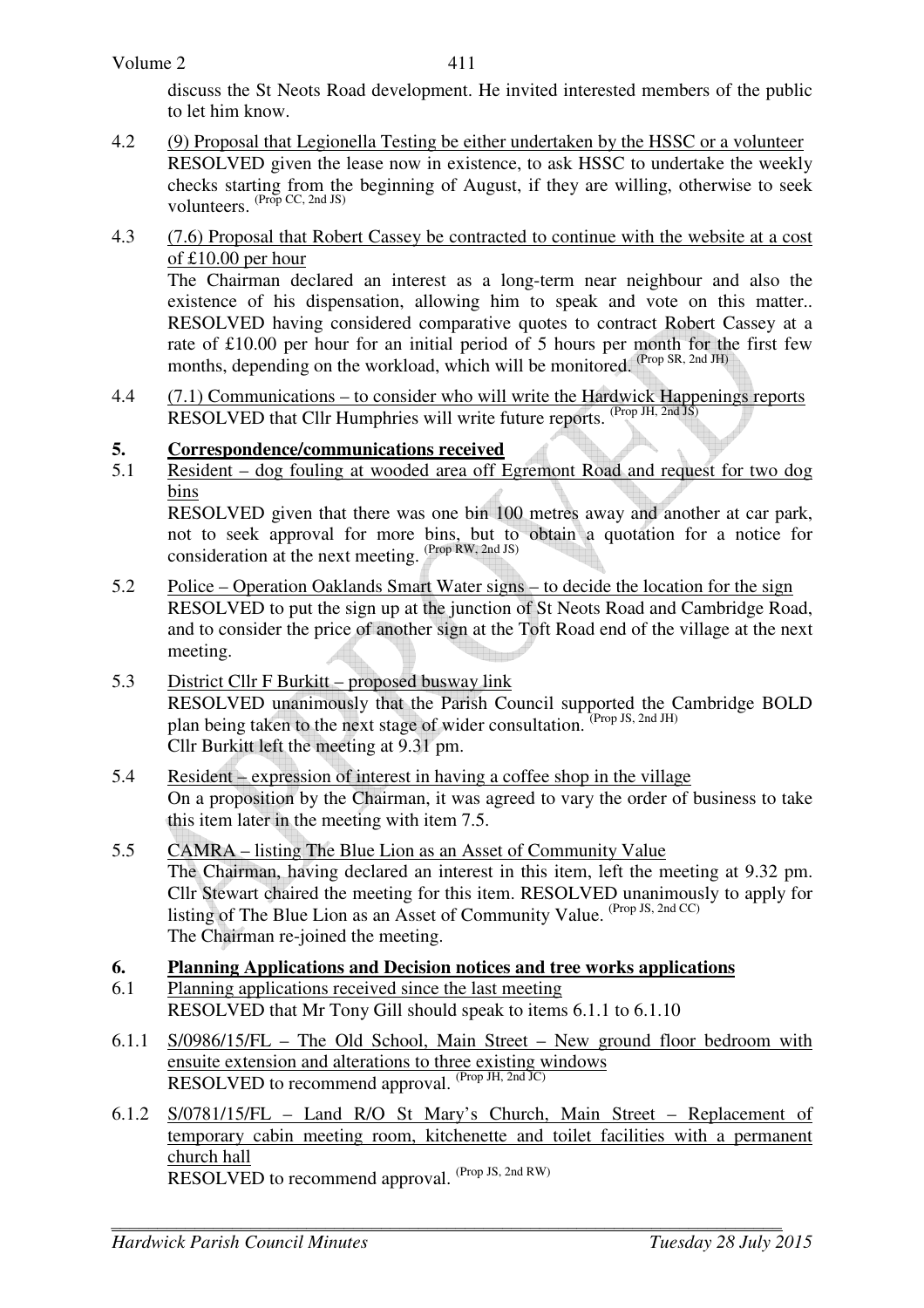Volume 2

- 6.1.3 S/1469/15/DC 27 St Neots Road Discharge of conditions Noted.
- 6.1.4 S/1549/15/OL 18 Hall Drive Erection of a single dwelling within the curtilage of 18 Hall Drive

Cllrs Rose, Stewart and Cracknell, having previously declared an interest in this item, left the meeting at 9.45 pm. Cllr Worland chaired the meeting for this item.

Mrs Pauline Joslin in addition to Mr Gill was invited to speak to this item.

 RESOLVED to recommend refusal of the application on the grounds that it would set a precedent for backfill development for other properties on Hall Drive, the access on to Hall Drive, and because it was outside the village envelope. <sup>(Prop JH, 2nd RW, carried with 2</sup> in favour and 1 abstention)

Cllrs Rose, Stewart and Cracknell re-joined the meeting at 10.03 pm.

- 6.1.5 S/1507/15/FL 3 Cambridge Road Replacement fencing (retrospective) RESOLVED to recommend approval. (Prop RW, 2nd JH)
- 6.1.6 S/1462/15/FL 38 Ellison Lane Single storey rear extension and conversion of garage RESOLVED to ask for a time extension, as SCDC had sent the plans to the wrong address, to enable the Parish Council to take a look.
- 6.1.7 S/1686/15/FL 11 Cambridge Road Erection of a single detached 2-bedroom bungalow along with car parking The previous application Ref S/0645/15/FL for one 3-bed dwelling and two 2-bed dwelling, car parking, hard and soft landscaping, following demolition, had been withdrawn. RESOLVED to recommend approval. (Prop CC, 2nd RW)
- 6.1.8 S/1630/15/FL 17 Sudeley Grove One and a half storey side extension RESOLVED that the Parish Council recommended approval. (Prop JH, 2nd JS)
- 6.1.9 S/1822/15/FL 4 Sadlers Close Retractable swimming pool enclosure over an existing swimming pool and
- 6.1.10 S/1831/15/FL 19 Laxton Avenue Two storey side extension RESOLVED to seek a time extension from SCDC for both applications for which the plans had not yet been received.
- 6.2 SCDC Decision Notices all noted<br>6.2.1 S/0603/15/FL 8 Russet Walk Tv
- $S/0603/15/FL 8$  Russet Walk Two storey side extension Permission granted.
- 6.2.2 S/0728/15/FL 345 St Neots Road Demolition of existing outbuildings/garages, erection of a single dwelling, garage and stables/office building and retention of a mobile home – Permission granted by SCDC..
- 6.2.3 S/0842/15/FL 37 St Neots Road Change to style of roof with increased height to form rooms in roof space with rear balcony at first floor level, front porch and flue for wood burning stove – Permission refused by SCDC.
- 6.2.4 S/0479/15/FL 62 Laxton Avenue Front extension, raise existing roof to create new first floor and demolish existing double garage and replace with single garage – Permission granted by SCDC.
- 6.2.5 S/1056/15/PH 140 Main Street Prior approval for garden room to the rear elevation to join the existing kitchen – Prior approval not required.
- 6.2.6 S/1186/15/FL 55 St Neots Road Erection of extension to rear of dwelling, alteration and enlargement of main roof including dormer windows and roof lights and insulation and timber cladding of external walls – Permission refused by SCDC.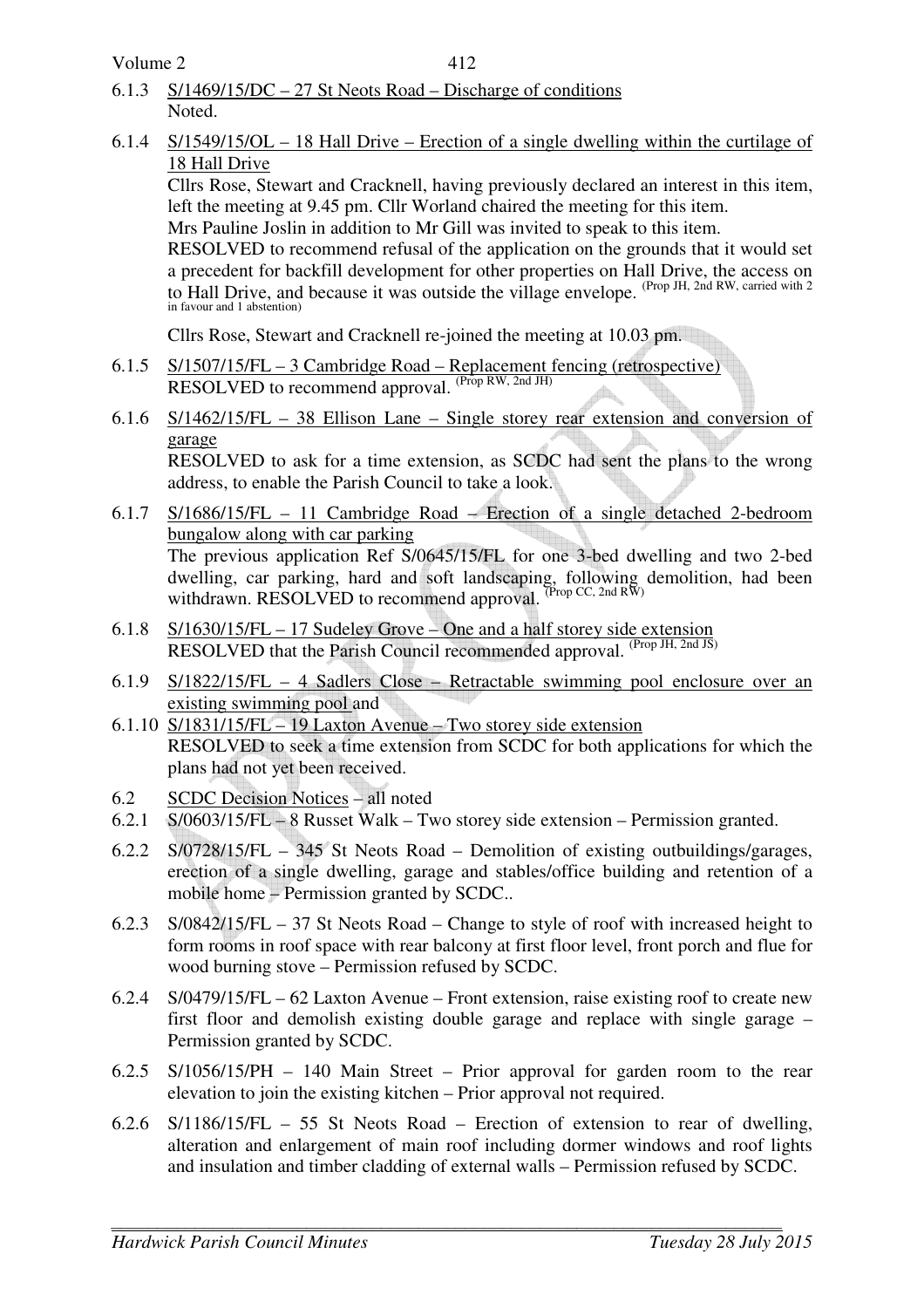Volume 2

#### 6.3 Tree Works

Resident – request to reduce height of maple tree at Pippin Walk

 RESOLVED to note the correspondence with the Clerk and Cllr Humphries' verbal report to inform the resident that the tree will be surveyed in April 2016 but in the meantime the residents may prune back any overhanging branches to the boundary if they so wish.

# **7. Members reports and items for information only**<br>**7.1** Report on meeting at SCDC on proposed development

- Report on meeting at SCDC on proposed development to rear of St Neots Road and to consider if any action is necessary The Chairman reported that the meeting had not taken place due to a double booking and had been re-scheduled for Thursday 30 July at 10 am. Cllr Stewart is also to attend.
- 7.2 Proposal that the Council has in-house planning training at a cost of £100 and to consider dates RESOLVED to arrange training for 6 October at 7.00 pm at the School at a cost of

£100.00 and to include Mr Tony Gill and Mrs Pauline Joslin in the training. <sup>(Prop SR, 2nd</sup> IS)

- 7.3 Proposal that the draft Parish Council minutes are published on the notice board RESOLVED that the draft minutes may be posted on both the notice board and website and replaced with the approved minutes in due course. <sup>(Prop RW, 2nd CC)</sup>
- 7.4 Proposal to appoint a notice board key holder Deferred to the next meeting. The Chairman will ask Cllr Bhachu if he is willing to continue as keyholder.
- 7.5 Report on Infrastructure Forum meeting looking at two proposed developments in Hardwick

 The Chairman's update and his report on a meeting with the Scouts and Guides representative regarding the proposed community centre, as previously circulated, were taken as read.

The Chairman reported on his attendance at a meeting at SCDC to discuss the infrastructure provision covering Hardwick and Caldecote, if the developments go ahead.

 At 10.43 pm on a proposition by the Chairman, the meeting was briefly adjourned to enable a resident to comment. It was observed that if the development went ahead, there would not be enough room to accommodate the pre-school children. The meeting re-opened at 10.44 pm.

Cllr Worland left the meeting briefly at 10.43 pm and returned a few minutes later.

 RESOLVED to acknowledge that there is a need for more community facilities if the developments went ahead, as the community deserved better facilities. However, the scale of funding was not yet known and was subject to discussion with the developers.

 At 10.55 pm, on a proposition by the Chairman, the meeting was briefly adjourned to allow a resident to express a view on the proposed St Neots Road/Hall Drive development. It was observed that there was only one access which might affect the Parish Council's plans. The meeting resumed at 10.56 pm.

### 5.4 Resident – expression of interest in having a coffee shop in the village

 RESOLVED to respond that the Parish Council was not aware of suitable premises available in the village at present, but to wish her every success, and to provide the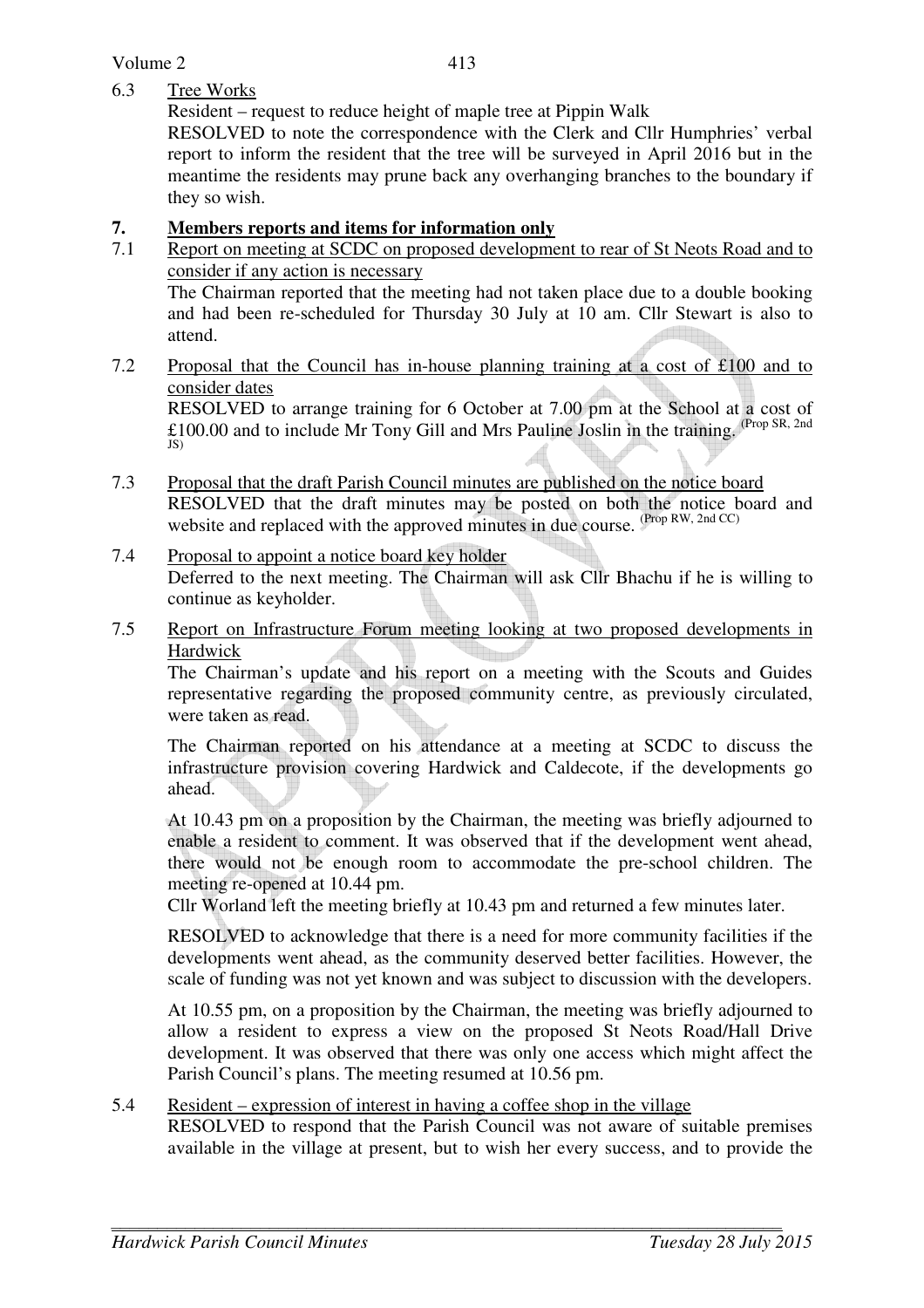resident with the contact details of the developer of the burnt out building at the corner of St Neots Road and Cambridge Road.

- 7.6 Request for dog bin at Toft Road end of Main Street RESOLVED that there was a need for a dog bin at the southern end of Main Street on the west side of the road on the Wimpole Way, beyond the last bungalow, and to ask SCDC to provide a bin and add it to the emptying schedule. (Prop JH, 2nd JS)
- 7.7 Proposal that Egremont Road play area gate be re-hung to open outwards RESOLVED to seek the advice of RoSPA and to defer this item to the next meeting.
- 7.8 To consider a report on the residents' play equipment meeting and if any action is required

The notes of the meeting, as previously circulated, were taken as read.

7.9 Proposal that the Parish Council covers the costs of the room hire for the play equipment project RESOLVED to cover the costs of £7.00 for the room hire. (Prop JH, 2nd CC)

## **8. Finance, procedure and risk assessment**

- 8.1 To consider any quotes for urgent work required because of risk The Clerk's use of her delegated powers to call back Dyno-Rod to clear the Pavilion drain which was cleared and also descaled by them recently and had blocked again, to accept a quotation for CCTV repairs from Alarm Maintenance (Total £809 plus VAT) in place of the Briar Security contract that has been cancelled and to arrange three member training sessions with CAPALC at a total cost of £105.
- 8.2 To receive play areas and skate park inspection reports including quotations for works identified in the RoSPA report RESOLVED to receive the report on the Church play area. No action was currently required. The remaining reports are to be emailed to the Clerk.

## 8.3 To receive the financial report and approve the payment of bills

RESOLVED to receive the financial report and that the invoices and bank statements be checked before the cheques were signed at the end of the meeting.

RESOLVED that Mrs Pauline Joslin be authorised to sign the cheques pending the completion of the mandate change.

RESOLVED unanimously that the payments as listed in the finance report should be paid, plus J Humphries (Refreshments expenses, Police Smart Water meeting) £17.72 and Hardwick School (Room hire) £80.50, (including Play equipment meeting £7.00), should be paid.<sup>(Prop RW, 2nd CC)</sup>

| £227.97  |
|----------|
| £1360.91 |
| £224.40  |
| £675.30  |
| £641.00  |
| £40.00   |
| £96.00   |
|          |

Credits including investment interest and pavilion rent, were noted.

#### **9. Members' items for the next agenda and for the Clerk's information and Closure of meeting**

Consideration of an earlier start time for meetings and variation of the order of the agenda will be agenda items for the next meeting.

No-one was available to attend the Police meeting on parking concerns.